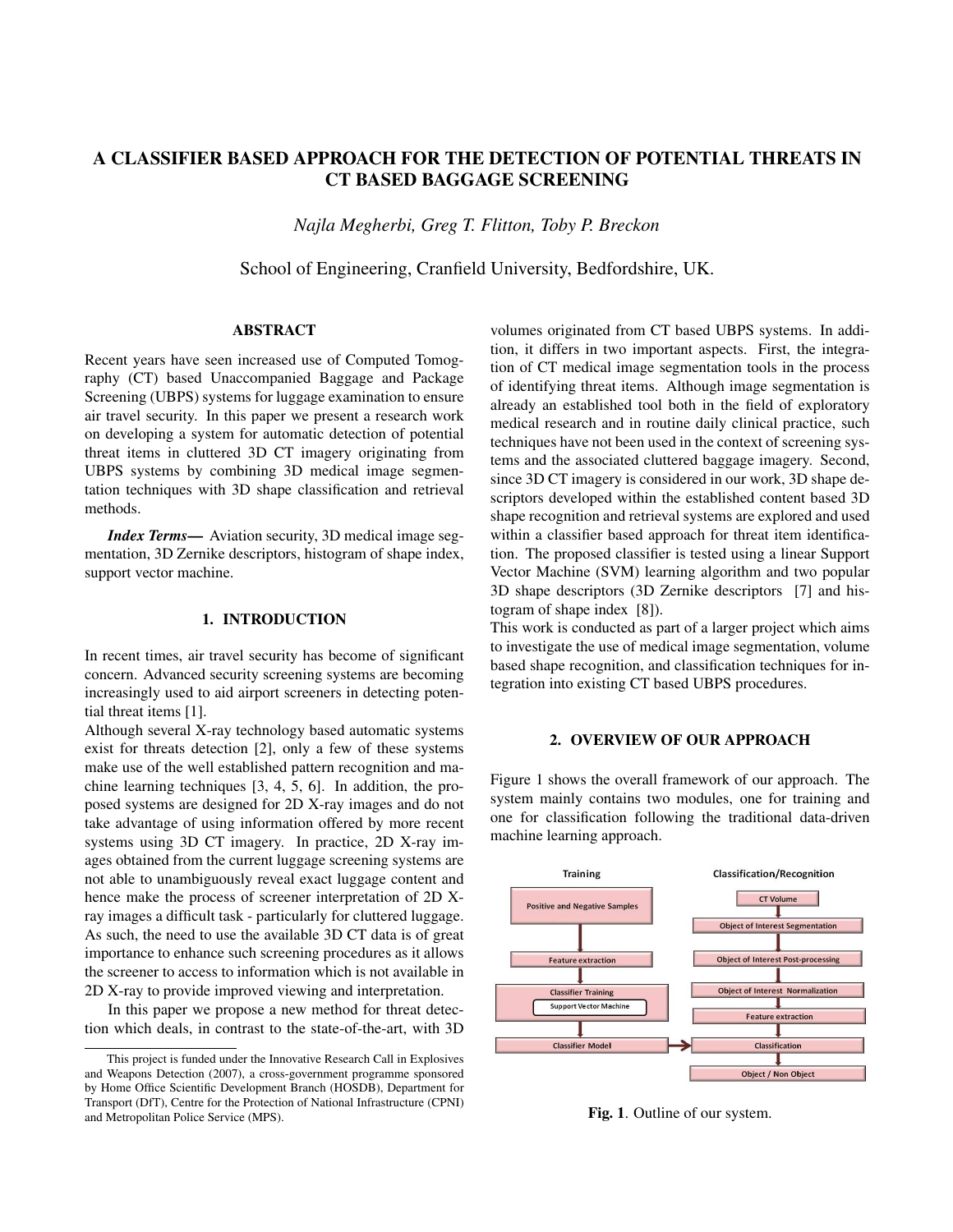In the training module, the system takes as input pre-segmented 3D threat and non-threat objects (positive and negative 3D samples). These samples are extracted from CT volumes which are obtained by the conventional CT process of stacking multiple 2D X-ray slices registered along the third dimension. All these samples are preprocessed, normalized and for each 3D example a feature vector representation is constructed (positive and negative samples). This yields a set of positive and negative feature vectors that are then fed into the SVM based classification algorithm to train the classifier to differentiate between different classes.

In the testing module, new unseen cluttered CT volumes originating from UBPS systems are used. The system segments the 3D objects to be identified and performs post-processing and normalization on each object. A feature vector is then extracted from each segmented objects as in the training step and feed into the trained SVM classifier to determine the class of the object (threat object or non threat).

#### 2.1. Object of Interest Segmentation

During training and classification phases, an initial segmentation stage is required to separate the objects of interest from the rest of cluttered luggage content. In our work, we have used a technique from the well established field of medical image segmentation where several methods have been proposed which can be broadly classified into two categories. Region-based methods which perform the segmentation by finding coherent regions according to some criteria, and boundaries-based methods that find the boundaries of the object of interest [9].

In our work, we have tested several methods from each class including region growing, fuzzy connectedness, watershed, level sets and threshold based methods [9]. We selected fuzzy connectedness [10] as an initial segmentation method as it outperforms the other segmentation methods in our cluttered baggage data, especially for thin objects such as weaponry.

#### 2.2. Feature vector

As in this work volume data is processed rather than 2D images, the 3D segmented objects are described by a 3D shape descriptor. To identify a suitable descriptor we refer to the most popular 3D shape descriptors used for 3D shape recognition and retrieval [11, 12]. Following the review of [11, 12], we select two appropriate 3D shape descriptors for our current work: rotational-invariant 3D Zernike descriptors [7] and histogram of shape index [8]. These descriptors have proven to uniquely characterize object shape [7, 8]. Both descriptors are global features which describe global properties of the 3D object shape by some finite-dimensional vector of real values. 3D Zernike descriptors are obtained from a voxelized model of 3D objects and are rotation invariant by design. In comparison to many other 3D shape descriptors, 3D Zernike descriptors are robust to noise [7]. Histogram of shape index is a local surface shape measure based on the curvature of the object. It is constructed by segmenting the range of the shape index curvature measure into equal sized histogram bins. The shape index represents the shape of a local surface by a singlevalue angular measure. It is defined as follows:

$$
SI(p) = \frac{1}{2} - \frac{1}{\pi} \cdot \tan^{-1} \frac{k_1(p) + k_2(p)}{k_1(p) - k_2(p)} \tag{1}
$$

Where  $k_1(p)$  and  $k_2(p)$  are the maximum and minimum curvature at point p of the surface. Each value of the shape index, which is in the range [0,1], corresponds to a distinct surface shape except for an exact plane where it is undefined. In contrast to 3D Zernike descriptors, the shape index is derived from a surface mesh model [8].

## 2.3. Object of Interest Preprocessing and Normalization

As with most of shape representation methods, 3D Zernike descriptors and histogram of shape index require pose normalization step in which the 3D object is normalized to achieve invariance with respect to geometrical transformations (i.e. rotation, scale, and translation). 3D Zernike descriptors are rotation invariant but do not have scale and translation invariance properties. The histogram of shape index descriptor is rotation and translation invariant. Therefore, our 3D objects are pose-normalized with respect to scale and translation for 3D Zernike descriptors calculation and are scale normalized for the histogram of shape index calculation. Scale and translation invariance are achieved using the following basic procedure:

- 1. Starting from a CT volume containing a segmented object of interest, a bounding box that encloses this object is computed.
- 2. The region around this object is cropped based on its bounding box. The result volume contain only the segmented object.
- 3. The cropped volume is then resampled at the specified scale.

In addition, since extracted objects from earlier segmentation are often disconnected, they are first preprocessed using a 3D morphology dilation filter.

## 3. EXPERIMENTS AND RESULTS

Our evaluation experiments are based on a CT based UBPS database we have built which contains two threat object classes: guns, and bottles. Within current air travel security regulations, bottles represent interesting target objects to examine in any luggage screening process. The number of scans within this dataset is 236. These scans include luggage that have threat items and luggage that do not have threat items.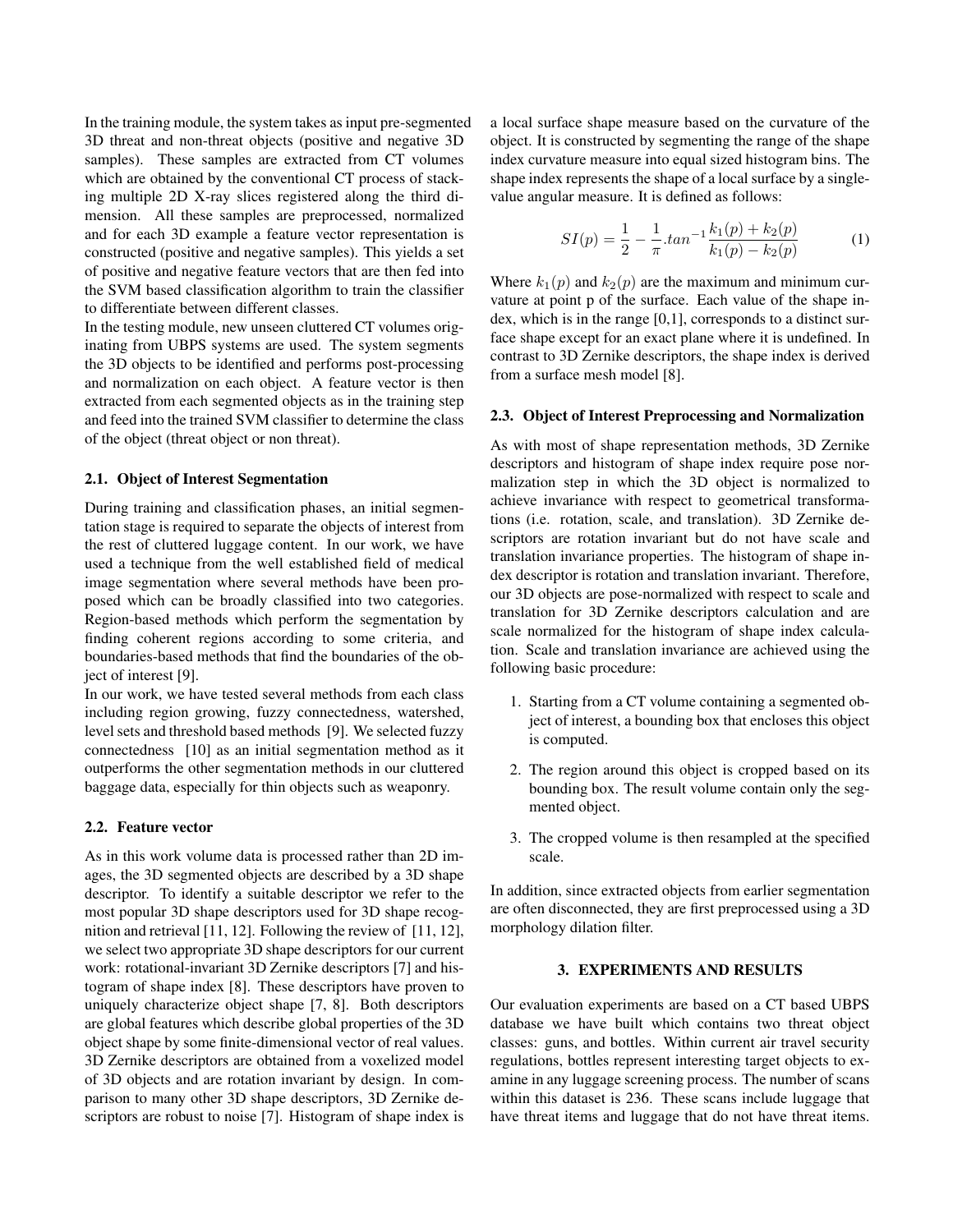Sets of 7 different guns and 35 bottles are used. Therefore we have used the bottle class to test our system since the current available gun class is very small.

In our experiments, we compare the performance of our system in identifying bottles on the above constructed database using Zernike descriptors, histogram of shape index and both combined.

To generate Zernike descriptors, we have used maximal order of 20. This yields to a 121-D Zernike descriptors feature vector. The step bin of the shape index used to compute the histogram is 0.005 and since the shape index values are in the range [0,1] the result histogram has a size of 200. Therefore, the total length of the combined feature vector obtained by concatenating Zernike descriptors and histogram of the shape index is 321 features.

The training set used in our experiments consists of 24 bottle volumes (positive samples) and 55 non-bottle volumes (negative samples). The set of bottles have been segmented and normalized to a scale of 60x60x60 voxels. Some bottles have been represented more than once as they are originated from different scans. In Figure 2 we present a representative set of the positive samples used in our experiment. Negative samples are randomly generated from negative CT volumes (without bottles). These samples have been normalized to the same size used for positive samples.



Fig. 2. A representative set of 3D positive samples used in our database.

The test data set consists of 61 positive samples originating from CT scans different from those used in training stage and 65 negative samples. Among the positive samples set, 19 bottles have not been used in the training set.

In Table 1 we summarize the experiments via accuracy, precision, true negative rate (TNR) and recall measures. It can be seen that our method achieves very good results in particular for the histogram of shape index when there are only two missed detections. Additionally, as the combined feature vector achieves the same results as the histogram of shape index, we conclude that when 3D Zernike descriptors are combined with the histogram of shape index, the classification results are only decided by the histogram of shape index which overcomes 3D Zernike descriptors.

Some representative detection results obtained by our system using both feature vectors are depicted in Figure 3. It can be seen that bottles are detected independently of their segmen-

| Type of feature     | Accuracy | Precision | <b>TNR</b> | Recall |
|---------------------|----------|-----------|------------|--------|
| vector              |          |           |            |        |
| 3D Zernike          | 93.65%   | 88.52%    | 90.14%     | 98.18% |
| descriptors         |          |           |            |        |
| Histogram of        | 98.41\%  | 96.72%    | 97.01%     | 100\%  |
| shape index         |          |           |            |        |
| Zernike descriptors | 98.41\%  | 96.72%    | 97.01%     | 100%   |
| and Histogram       |          |           |            |        |
| of shape index      |          |           |            |        |

Table 1. Detection performance of our method

tation quality. The later depends on the bottle background in the bag which contain usually significant amount of clutter and exhibit a huge variability among different bags. In addition, the segmentation results depend on how much the bottle is filled. Indeed, the region segmented by our method is the bottle content (liquid). When a bottle is not full, the shape of the liquid inside the bottle takes several CT forms depending on the position of the bottle in the bag and also the position of the bag on the conveyor. This explains in part why segmentation results of the same bottle are slightly different when placed in different bags, in addition to the clutter of the bag and the bottle background (e.g. Figure 4). This is a synonym to the 3D occlusion case in non-CT based 3D object retrieval. Using our method as shown in Figure 3, bottles that are not completely full are still detected.

The segmentation of the bottle contour is a difficult task. Medical imaging segmentation methods are not suitable for this purpose since the specification of the initial seed region necessary to perform the segmentation is very difficult.



Fig. 3. Examples of detection results (bottles classified correctly) obtained by our detector.

Figure 5 shows some missed detections made by our method when Zernike descriptors is used as a feature vector. Though all the bottles which are not detected are the same used in training stage, they have not been recognized in the testing step. This confirms that even when a bottle is used in train-